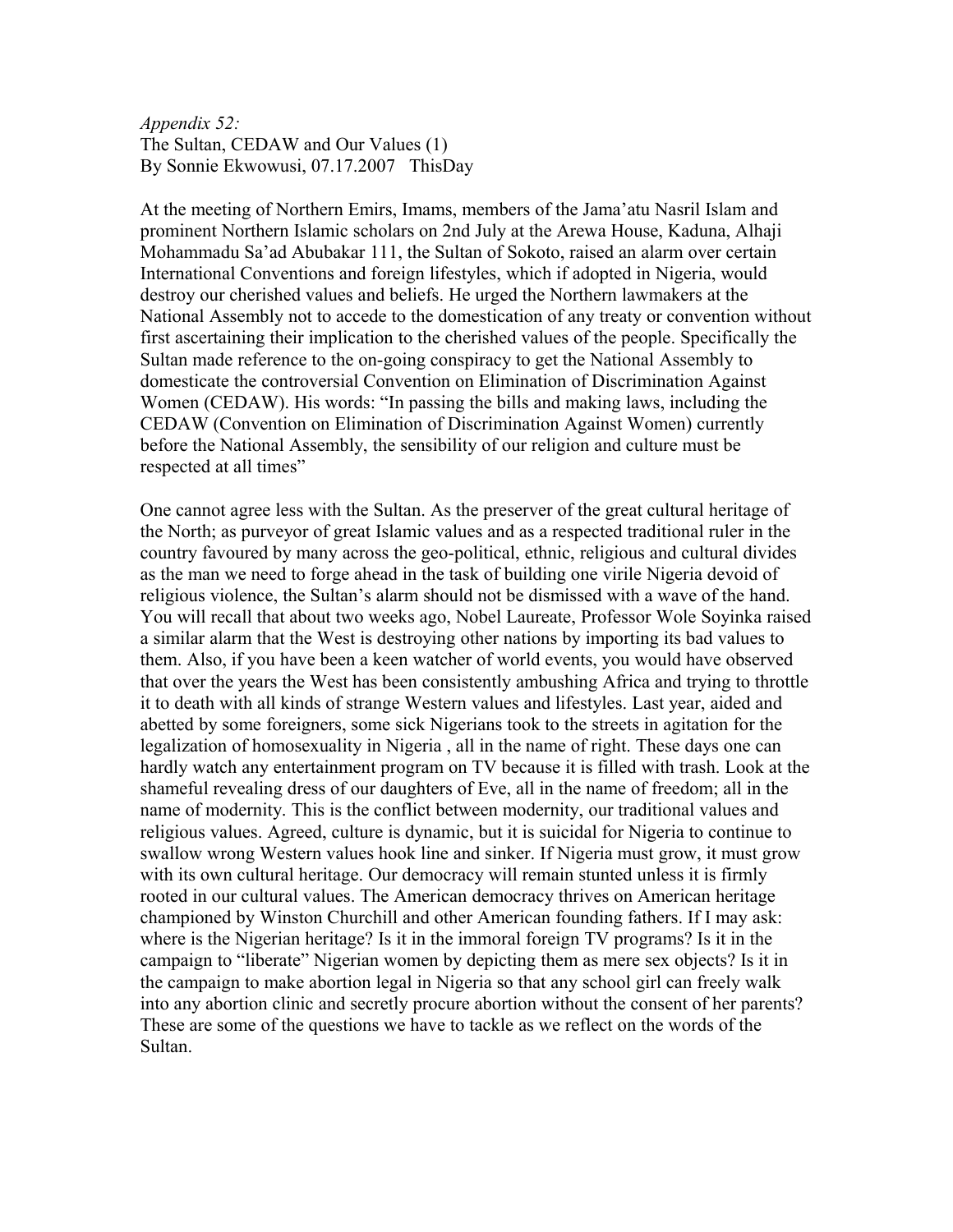Europe and America are becoming extinct due to the scarcity of children to replace the dying and ageing population. With its bourgesening population, the Chinese are ruling the world at the moment. If you go to Idumota market, Alaba International, Onitsha main market, the Chinese are there upstaging and outwitting our local traders. Europe and America are dying out. In fact, it is estimated that by 2050 Euorpe would be littred with octogenarians with nobody to cater for them. Do we want to be like Europe and America without young people in the streets and in churches and mosques? Why are we afraid of children? Are children our problems, or bad leadership? Last year Senator Daisy Ehanire-Danjuma sponsored an abortion bill otherwise called reproductive health bill which was dismissed by the National Assembly. Interestingly enough, the same abortionists who supported Danjuma in her failed bid to get abortion legalized in Nigeria under the Obasanjo government, are the same ones now clamouring for the domestication of CEDAW.

As usual, they argue that CEDAW has nothing to do with the legalization of abortion. As a lawyer and a writer who has attended most of the international conferences where the idea of legalization of abortion, homosexuality, prostitution and contraceptives in Nigeria was mooted, I think I am qualified to explain the real meaning of CEDAW and reproductive health. At one of these conferences, Professor Rebecca Cook, a CEDAW advocate, who publicly announced to the bemused participants that she castrated herself to avoid having children, lamented that she couldn't understand why the Nigerian cultural and religious values pose obstacle to the sexual enjoyment of women. On its face value, CEDAW contains many laudable articles aimed at abolishing or modifying existing cultural laws and practices which discriminate against women or depict them as inferior to men. I argue that women are our mothers, wives, sisters, aunts, cousins etc and therefore it is highly condemnable to discriminate against our womenfolk. Besides, women share the same dignity and the same radical equality with men. With women as the Speakers of the House of Representatives of America and Nigeria ; with women occupying top leadership positions all over world, who is the mad man still bringing a case of inferiority against our womenfolk? Therefore, I agree that all laws and cultural practices which portray women as inferior to men or as the property of their husbands should be jettisoned as the case of Mojekwu V Mojekwu loudly illustrates.

But regrettably the raison d'être of Cedaw, the main thrust of the 30-article CEDAW Convention, the whole life-wire of CEDAW is centered in articles 10(h), 12, 14(b) and 16 of CEDAW which are aimed at legalizing abortion, sterilization of women to control population, prostitution, under the soft language of family planning. Because of the strong cultural, legal and religious resistance to the promotion of certain repugnant Western values like abortion, sterilization of women etc, women liberators and radical feminists working in Africa have become adept at concealing abortion, sterilization of women inside International Conventions or concealing them in euphemistic expressions or coded languages so that nobody would detect what they are doing. For example, instead of using the word abortion, they prefer to use the highly deceptive concepts: prochoice, family planning, women's health, safe motherhood, or adolescent/women reproductive rights. When Senator Danjuma brought the abortion bill last year, she came under the seemingly harmless phrase: National Institute of Reproductive Health Bill. In